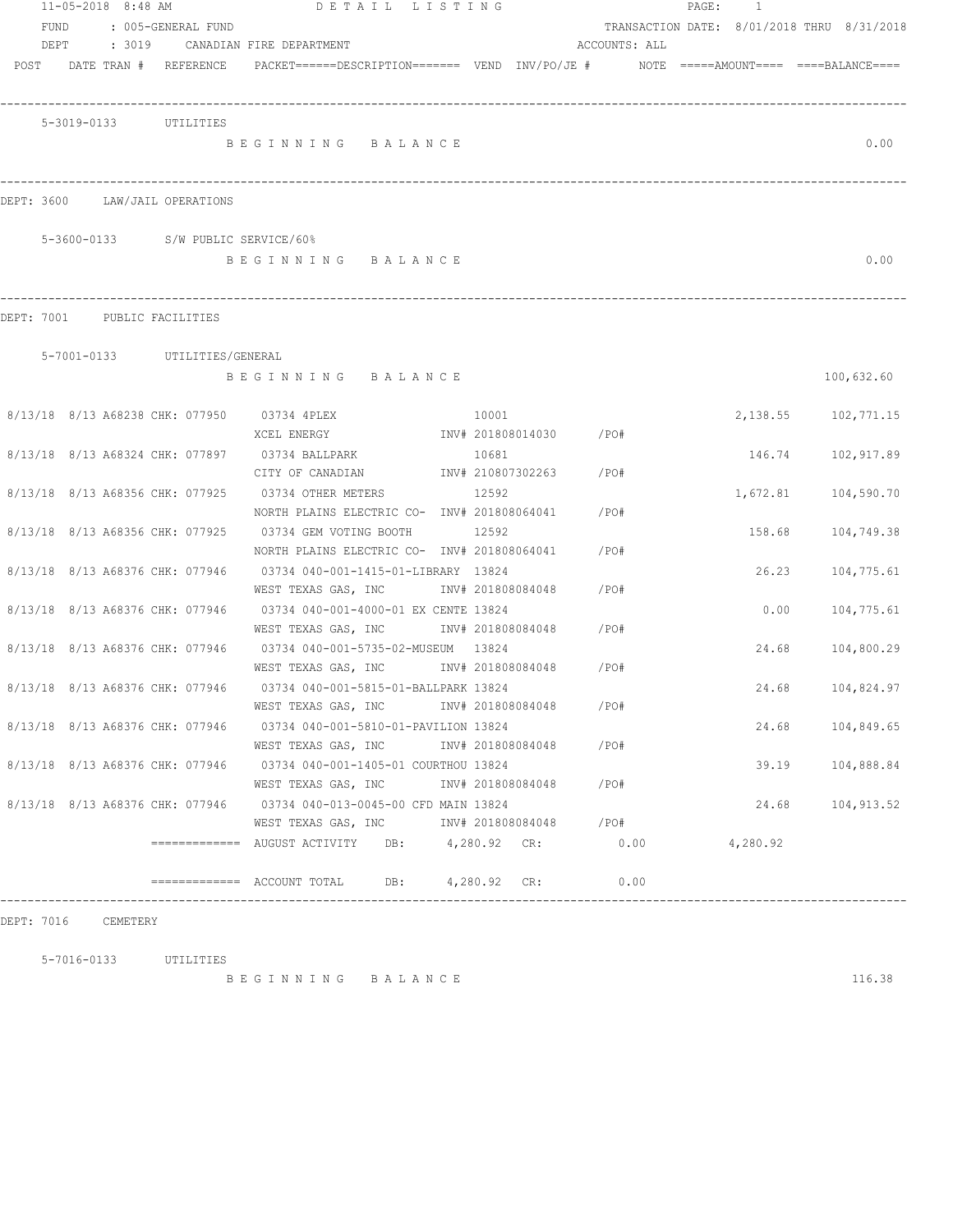| 11-05-2018 8:48 AM            |  |  |                             | DETAIL LISTING                                                                                                            |                                                      | PAGE: 2       |                                            |                                            |  |
|-------------------------------|--|--|-----------------------------|---------------------------------------------------------------------------------------------------------------------------|------------------------------------------------------|---------------|--------------------------------------------|--------------------------------------------|--|
| FUND : 005-GENERAL FUND       |  |  |                             |                                                                                                                           |                                                      |               | TRANSACTION DATE: 8/01/2018 THRU 8/31/2018 |                                            |  |
|                               |  |  | DEPT : 7016 CEMETERY        |                                                                                                                           |                                                      | ACCOUNTS: ALL |                                            |                                            |  |
|                               |  |  | POST DATE TRAN # REFERENCE  |                                                                                                                           |                                                      |               |                                            | $NOTE$ ===== $AMOUNT$ ==== ====BALANCE==== |  |
|                               |  |  |                             | 000 ERRORS IN THIS REPORT! *-*-*-*-*-*-*-*-*-*-*-*-*-*-                                                                   |                                                      |               |                                            |                                            |  |
|                               |  |  |                             |                                                                                                                           | ** REPORT TOTALS ** --- DEBITS --- -- CREDITS ---    |               |                                            |                                            |  |
|                               |  |  |                             | BEGINNING BALANCES:                                                                                                       | 100,748.98                                           | 0.00          |                                            |                                            |  |
|                               |  |  |                             | REPORTED ACTIVITY:                                                                                                        | 4,280.92                                             | 0.00          |                                            |                                            |  |
|                               |  |  |                             | ENDING BALANCES:                                                                                                          | 105,029.90                                           | 0.00          |                                            |                                            |  |
|                               |  |  |                             | TOTAL FUND ENDING BALANCE: 105,029.90                                                                                     |                                                      |               |                                            |                                            |  |
| FUND: 010-AIRPORT             |  |  |                             |                                                                                                                           |                                                      |               |                                            |                                            |  |
| DEPT: 7010 AIRPORT            |  |  |                             |                                                                                                                           |                                                      |               |                                            |                                            |  |
|                               |  |  | 5-7010-0133 UTILITIES       |                                                                                                                           |                                                      |               |                                            |                                            |  |
|                               |  |  |                             | BEGINNING BALANCE                                                                                                         |                                                      |               |                                            | 8,654.77                                   |  |
|                               |  |  |                             | 8/13/18 8/13 A68232 CHK: 001380 03735 NORTH PLAINS ELECTRIC CO 12592<br>NORTH PLAINS ELECTRIC CO- INV# 201808064042 / PO# |                                                      |               |                                            | 551.13 9,205.90                            |  |
|                               |  |  |                             | ============= AUGUST ACTIVITY DB: 551.13 CR:                                                                              |                                                      | 0.00          | 551.13                                     |                                            |  |
|                               |  |  |                             | ------------- ACCOUNT TOTAL DB: 551.13 CR:                                                                                |                                                      | 0.00          |                                            |                                            |  |
|                               |  |  |                             | 000 ERRORS IN THIS REPORT! *-*-*-*-*-*-*-*-*-*-*-*-*-*-                                                                   |                                                      |               |                                            |                                            |  |
|                               |  |  |                             |                                                                                                                           | ** REPORT TOTALS ** --- DEBITS --- -- -- CREDITS --- |               |                                            |                                            |  |
|                               |  |  |                             | BEGINNING BALANCES:                                                                                                       | 8,654.77                                             | 0.00          |                                            |                                            |  |
|                               |  |  |                             | REPORTED ACTIVITY:                                                                                                        | 551.13                                               | 0.00          |                                            |                                            |  |
|                               |  |  |                             | ENDING BALANCES:                                                                                                          | 9,205.90                                             | 0.00          |                                            |                                            |  |
|                               |  |  |                             | TOTAL FUND ENDING BALANCE:                                                                                                | 9,205.90                                             |               |                                            |                                            |  |
| FUND: 011-ROAD & BRIDGE PCT 1 |  |  |                             |                                                                                                                           |                                                      |               |                                            |                                            |  |
| DEPT: 4011 ROAD & BRIDGE 1    |  |  |                             |                                                                                                                           |                                                      |               |                                            |                                            |  |
|                               |  |  | 5-4011-0133 UTILITIES/PCT 1 |                                                                                                                           |                                                      |               |                                            |                                            |  |
|                               |  |  |                             | BEGINNING BALANCE                                                                                                         |                                                      |               |                                            | 2,211.37                                   |  |
|                               |  |  |                             | 8/01/18 8/01 A68215 CHK: 077874 03736 PCT 1 INTERNET 14790                                                                |                                                      |               |                                            | 63.58 2,274.95                             |  |
|                               |  |  |                             |                                                                                                                           |                                                      |               |                                            |                                            |  |
|                               |  |  |                             | 8/13/18 8/13 A68356 CHK: 077925 03734 PCT 1                                                                               | 12592                                                |               | 116.18                                     | 2,391.13                                   |  |
|                               |  |  |                             | NORTH PLAINS ELECTRIC CO- INV# 201808064041 / PO#<br>8/13/18 8/13 A68376 CHK: 077946 03734 040-001-3995-01-PCT 1 BA 13824 |                                                      |               | 24.68                                      | 2,415.81                                   |  |
|                               |  |  |                             | WEST TEXAS GAS, INC        INV# 201808084048      /PO#                                                                    |                                                      |               |                                            |                                            |  |
|                               |  |  |                             | $\overline{\phantom{X}}$ ============ AUGUST ACTIVITY DB: 204.44 CR:                                                      |                                                      | 0.00          | 204.44                                     |                                            |  |
|                               |  |  |                             | $\overline{\phantom{1}}$ ============= ACCOUNT TOTAL DB: 204.44 CR:                                                       |                                                      | 0.00          |                                            |                                            |  |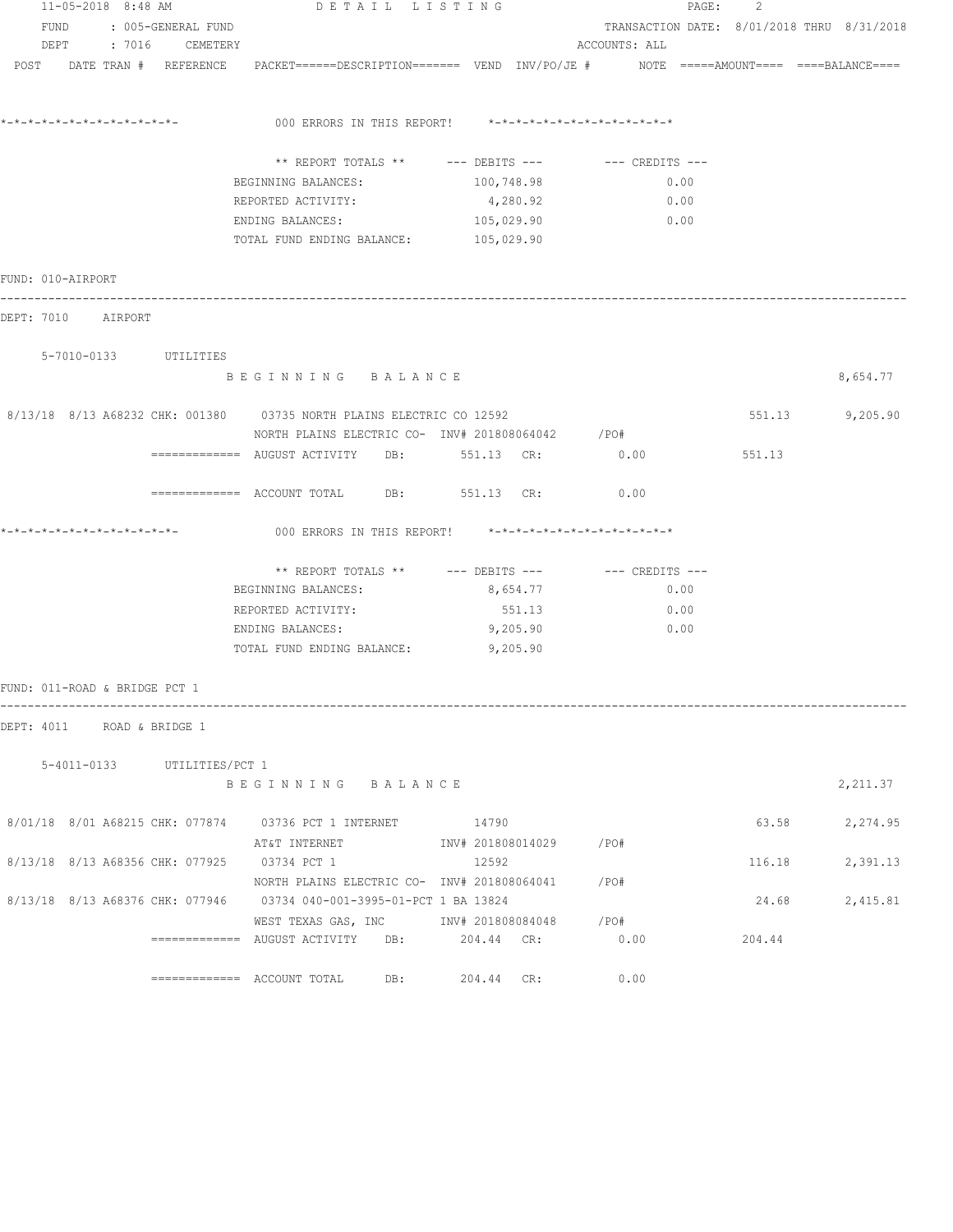| $11 - 05 - 2018$ 8:48 AM      |                                | DETAIL LISTING                              |                                                                                                                 |                                            | PAGE:<br>3 |                 |
|-------------------------------|--------------------------------|---------------------------------------------|-----------------------------------------------------------------------------------------------------------------|--------------------------------------------|------------|-----------------|
|                               | FUND : 011-ROAD & BRIDGE PCT 1 |                                             |                                                                                                                 | TRANSACTION DATE: 8/01/2018 THRU 8/31/2018 |            |                 |
|                               | DEPT : 4011 ROAD & BRIDGE 1    |                                             |                                                                                                                 | ACCOUNTS: ALL                              |            |                 |
|                               |                                |                                             | POST DATE TRAN # REFERENCE PACKET======DESCRIPTION======= VEND INV/PO/JE # NOTE =====AMOUNT==== ====BALANCE==== |                                            |            |                 |
|                               |                                |                                             |                                                                                                                 |                                            |            |                 |
| *-*-*-*-*-*-*-*-*-*-*-*-*-*-  |                                |                                             | 000 ERRORS IN THIS REPORT! *-*-*-*-*-*-*-*-*-*-*-*-*-*-                                                         |                                            |            |                 |
|                               |                                |                                             |                                                                                                                 |                                            |            |                 |
|                               |                                | BEGINNING BALANCES:                         | 2,211.37                                                                                                        | 0.00                                       |            |                 |
|                               |                                | REPORTED ACTIVITY:                          | 204.44                                                                                                          | 0.00                                       |            |                 |
|                               |                                | ENDING BALANCES:                            | 2,415.81                                                                                                        | 0.00                                       |            |                 |
|                               |                                | TOTAL FUND ENDING BALANCE: 2,415.81         |                                                                                                                 |                                            |            |                 |
|                               |                                |                                             |                                                                                                                 |                                            |            |                 |
| FUND: 012-ROAD & BRIDGE PCT 2 |                                |                                             |                                                                                                                 |                                            |            |                 |
| DEPT: 4012 ROAD & BRIDGE 2    |                                |                                             |                                                                                                                 |                                            |            |                 |
|                               | 5-4012-0133 UTILITIES/PCT 2    |                                             |                                                                                                                 |                                            |            |                 |
|                               |                                | BEGINNING BALANCE                           |                                                                                                                 |                                            |            | 1,358.05        |
|                               |                                |                                             |                                                                                                                 |                                            |            |                 |
|                               |                                | 8/13/18 8/13 A68356 CHK: 077925 03734 PCT 2 | 12592<br>NORTH PLAINS ELECTRIC CO- INV# 201808064041 / PO#                                                      |                                            |            | 83.36 1,441.41  |
|                               |                                |                                             |                                                                                                                 |                                            | 83.36      |                 |
|                               |                                |                                             | ============ AUGUST ACTIVITY DB: 83.36 CR: 0.00                                                                 |                                            |            |                 |
|                               |                                |                                             | ============ ACCOUNT TOTAL DB: 83.36 CR: 0.00                                                                   |                                            |            |                 |
| *-*-*-*-*-*-*-*-*-*-*-*-*-    |                                |                                             | 000 ERRORS IN THIS REPORT! *-*-*-*-*-*-*-*-*-*-*-*-*-*-                                                         |                                            |            |                 |
|                               |                                |                                             | ** REPORT TOTALS ** --- DEBITS --- -- -- CREDITS ---                                                            |                                            |            |                 |
|                               |                                | BEGINNING BALANCES:                         | 1,358.05                                                                                                        | 0.00                                       |            |                 |
|                               |                                | REPORTED ACTIVITY:                          | 83.36                                                                                                           | 0.00                                       |            |                 |
|                               |                                | ENDING BALANCES:                            | 1,441.41                                                                                                        | 0.00                                       |            |                 |
|                               |                                | TOTAL FUND ENDING BALANCE: 1,441.41         |                                                                                                                 |                                            |            |                 |
| FUND: 013-ROAD & BRIDGE PCT 3 |                                |                                             |                                                                                                                 |                                            |            |                 |
|                               |                                |                                             |                                                                                                                 |                                            |            |                 |
| DEPT: 4013 ROAD & BRIDGE 3    |                                |                                             |                                                                                                                 |                                            |            |                 |
|                               | 5-4013-0133 UTILITIES/PCT 3    |                                             |                                                                                                                 |                                            |            |                 |
|                               |                                | BEGINNING BALANCE                           |                                                                                                                 |                                            |            | 1,995.16        |
|                               |                                | 8/13/18 8/13 A68356 CHK: 077925 03734 PCT 3 | 12592                                                                                                           |                                            |            | 129.63 2,124.79 |
|                               |                                |                                             | NORTH PLAINS ELECTRIC CO- INV# 201808064041 / PO#                                                               |                                            |            |                 |
|                               |                                |                                             |                                                                                                                 | 0.00                                       | 129.63     |                 |
|                               |                                | ============= ACCOUNT TOTAL DB:             | 129.63 CR:                                                                                                      | 0.00                                       |            |                 |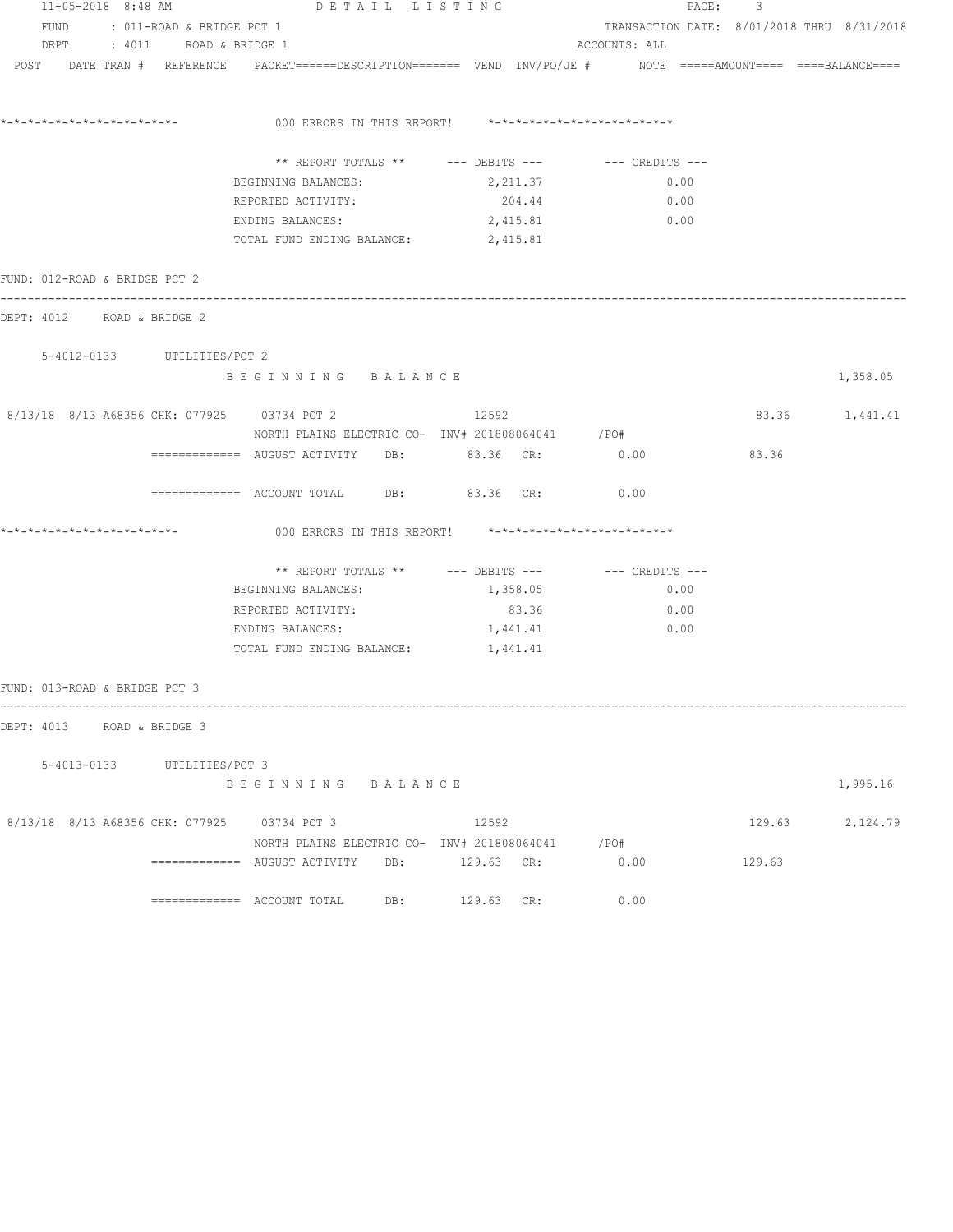| 11-05-2018 8:48 AM                          |                           | DETAIL LISTING                                                                                                 |          | PAGE :                                     | $\overline{4}$ |          |
|---------------------------------------------|---------------------------|----------------------------------------------------------------------------------------------------------------|----------|--------------------------------------------|----------------|----------|
| FUND                                        | : 013-ROAD & BRIDGE PCT 3 |                                                                                                                |          | TRANSACTION DATE: 8/01/2018 THRU 8/31/2018 |                |          |
| DEPT                                        | : 4013 ROAD & BRIDGE 3    |                                                                                                                |          | ACCOUNTS: ALL                              |                |          |
|                                             |                           | POST DATE TRAN # REFERENCE PACKET=====DESCRIPTION======= VEND INV/PO/JE # NOTE =====AMOUNT==== ====BALANCE==== |          |                                            |                |          |
|                                             |                           | 000 ERRORS IN THIS REPORT! *-*-*-*-*-*-*-*-*-*-*-*-*-*-                                                        |          |                                            |                |          |
|                                             |                           | ** REPORT TOTALS ** --- DEBITS --- -- -- CREDITS ---                                                           |          |                                            |                |          |
|                                             |                           | BEGINNING BALANCES:                                                                                            | 1,995.16 | 0.00                                       |                |          |
|                                             |                           | REPORTED ACTIVITY:                                                                                             | 129.63   | 0.00                                       |                |          |
|                                             |                           | ENDING BALANCES:                                                                                               | 2,124.79 | 0.00                                       |                |          |
|                                             |                           | TOTAL FUND ENDING BALANCE: 2,124.79                                                                            |          |                                            |                |          |
| FUND: 014-ROAD & BRIDGE PCT 4               |                           |                                                                                                                |          |                                            |                |          |
| DEPT: 4014 ROAD & BRIDGE 4                  |                           |                                                                                                                |          |                                            |                |          |
| 5-4014-0133 UTILITIES/PCT 4                 |                           |                                                                                                                |          |                                            |                |          |
|                                             |                           | BEGINNING BALANCE                                                                                              |          |                                            |                | 2,831.71 |
| 8/13/18 8/13 A68356 CHK: 077925 03734 PCT 4 |                           |                                                                                                                | 12592    |                                            | 255.55         | 3,087.26 |
|                                             |                           | NORTH PLAINS ELECTRIC CO- INV# 201808064041 / PO#                                                              |          |                                            |                |          |
|                                             |                           |                                                                                                                |          |                                            | 255.55         |          |
|                                             |                           | ============ ACCOUNT TOTAL DB: 255.55 CR: 0.00                                                                 |          |                                            |                |          |
|                                             |                           | 000 ERRORS IN THIS REPORT! *-*-*-*-*-*-*-*-*-*-*-*-*-*-                                                        |          |                                            |                |          |
|                                             |                           | ** REPORT TOTALS ** --- DEBITS --- -- CREDITS ---                                                              |          |                                            |                |          |
|                                             |                           | BEGINNING BALANCES:                                                                                            | 2,831.71 | 0.00                                       |                |          |
|                                             |                           | REPORTED ACTIVITY:                                                                                             | 255.55   | 0.00                                       |                |          |
|                                             |                           | ENDING BALANCES:                                                                                               | 3,087.26 | 0.00                                       |                |          |
|                                             |                           | TOTAL FUND ENDING BALANCE:                                                                                     | 3,087.26 |                                            |                |          |
| FUND: 016-CEMETERY                          |                           |                                                                                                                |          |                                            |                |          |
| DEPT: 7016 CEMETERY                         |                           |                                                                                                                |          |                                            |                |          |
|                                             | 5-7016-0133 UTILITIES     |                                                                                                                |          |                                            |                |          |
|                                             |                           | BEGINNING BALANCE                                                                                              |          |                                            |                | 0.00     |